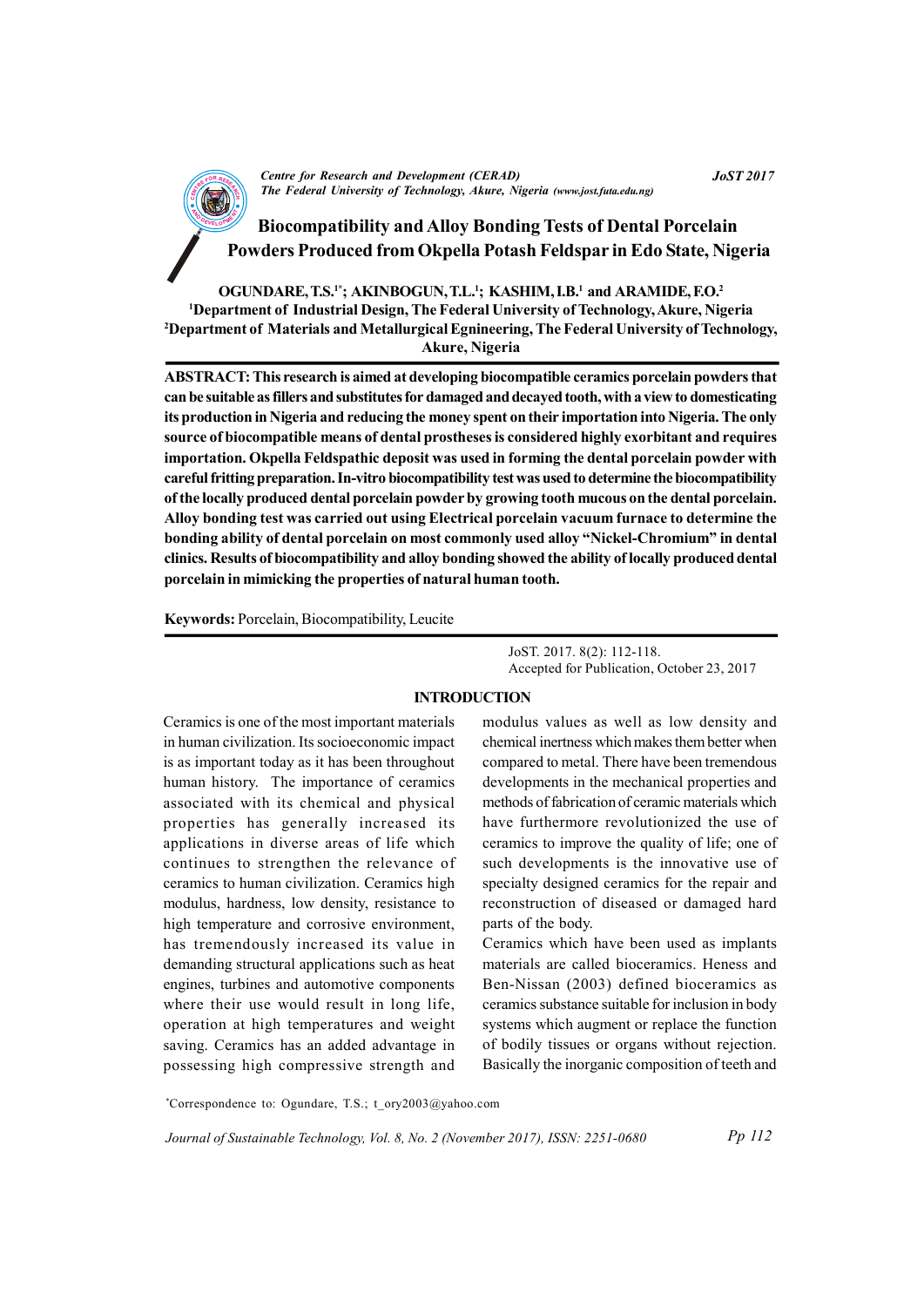bones are ceramics "Hydroxyapatite". Hence this ceramics like hydroxyapatite, wollastonite etc. are used as bone graft materials. They have anentire plethora of synthetic techniques like wet chemical, sol-gel, hydrothermal methods etc. Also they are added as bioactive filler particles to other inert materials like polymers or coated over metallic implants. These ceramics are collectively called bioceramics. They are generally refractory in nature and possess high compressive strength and used to replace or fix hard connective tissues such as teeth, bones or joints. These bioceramics can be used inside the body without rejection due to their biocompatibility, low density, chemical stability and high wear resistance.

Ceramics materials have been used to create inlays, veneers, and crowns, as facings on metal substrates, and even as bridges, which can be made completely from high-strength ceramics. Restorations in ceramics are generally made by building up the correct aesthetic combinations of pre-fired, pigmented particles, and then refiring under vacuum to sinter them together and eliminate voids (O'Brien, 2002). Porcelain is a specific type of ceramic used extensively in dentistry and in other industries. The uses of ceramics are encouraged by their biocompatibility, aesthetics, durability and easier customization. The specialty of ceramic teeth is the ability to simulate the natural tooth in colour and translucency along with strength. Ceramics have excellent intraoral stability and wear resistance adding to their durability. Ceramics or dental porcelain has evolved since their inception in 1838, when dental porcelain that

# almost mimics natural teeth was produced by Elias Wildman (Chevalier, 2006).This made crowns and bridges incorporating ceramic materials become one of the most popular treatments to restore teeth. According to Van Noort (2007), ceramic restoration materials should comprise certain critical characteristics such as, biocompatibility with the surrounding oral tissues, longevity and resistance to fracture andappearance to be aesthetically acceptable.

#### Biocompatibility of Dental Ceramics

As people retain their teeth for much longer than in the past due to the biocompatibility of dental ceramics, the need for aesthetically acceptable restorations continues to increase. In that sense, ceramic holds a special place in dentistry because it is still considered to produce aesthetically the most pleasing biocompatible results. Its color, translucency and vitality cannot as yet be matched by any other materials such as resin or metal. This is reflected in the growing use by dentists of restorative procedures using ceramics. According to Anusavice (2003), Ceramics will continue to be important restorative materials for many years to come. The aesthetic appeal is not only reason for dental application of ceramics but its ability to form a bond with the tooth gum and not react with the dental environment. Ceramics possess several properties that make them suitable for use as dental materials. These properties include compressive strength, dimensional stability, radiopacity and durability with the oral environment (George and Eichmiller 1995).

#### Introduction

It has been proved that no foreign material placed within a living body is completely compatible. The only substances that conform completely are those manufactured by the body itself (autogenous) and any other substance that is recognized as foreign, initiates some type

MATERIALS AND METHODS

of reaction (host-tissue response). However ceramics have been used for biocompatible applications. Alumina and zirconia, for example, have been used as inert materials for a range of applications from the 1960's. Their high hardness, low friction coefficient and excellent corrosion resistance offers a very low wear rate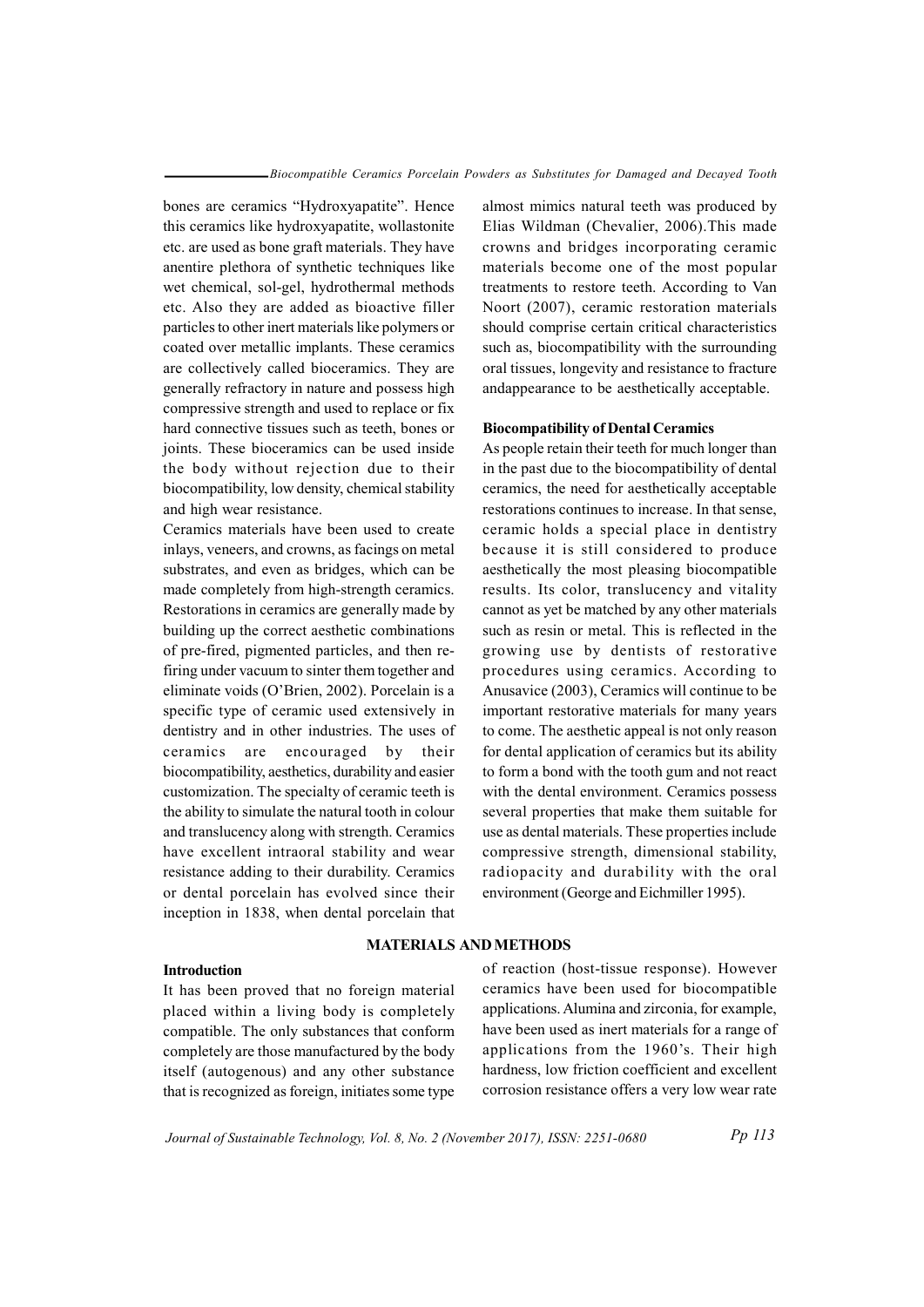T.S. Ogundare, et al

at the articulating surfaces in medical applications. Ceramics encompass such a vast array of materials that a concise definition is almost impossible. Being an omnipotent material, its applications are innumerable wherein a definite boundary cannot be established. In order to realize the purpose behind this study being an experimental research, general analysis were done on the data subsequent to subjecting them to the required standard for producing dental prosthesis. This entails material processing and percentage combination of the raw materials in such a way that not until any of the result from the material experimentation meets the objectives, more test were conducted by readjusting and recomposing the result that did not yield a suitable result.

# Material Composition

The dental porcelain compositions of this research emanated from the standard triaxialwhiteware porcelain compositions as reported by Singer and Singer (1971) and Kingery et al. (1999) and shown in Figures 1 and 2 which identified dental porcelain on a single

blend composition closely concentrated with feldspar in ceramics whitewaretriaxial compositions suggesting a 90-95% of feldspar to 5-10% of quartz/kaolin in dental porcelain compositions.

This is made possible with locally available and abundant feldspathic ceramic materials situated in Ijero-Ekiti of Ekiti State and Okpella of Edo State, been the required material for the production of dental porcelain.

# Biocompatibility and alloy bonding test on the produced porcelain powders

The appropriate dental porcelain powder for porcelain fused to metal restorations should be porcelain with firing temperature well below the melting range of the metal and also have sufficient high thermal expansion, which should be compatible with the metal. Fundamentally the interaction and the bond formation between the opaque porcelain layer and the metal substrate determine the longevity of the metal ceramic restorations. The coefficient of thermal expansion of the metal substrate should not be higher than that of the dental porcelain otherwise



Figure 1: Triaxial Diagram Showing focus area of Dental Porcelain (Kingery, 1976)

Journal of Sustainable Technology, Vol. 8, No. 2 (November 2017), ISSN: 2251-0680

Pp 114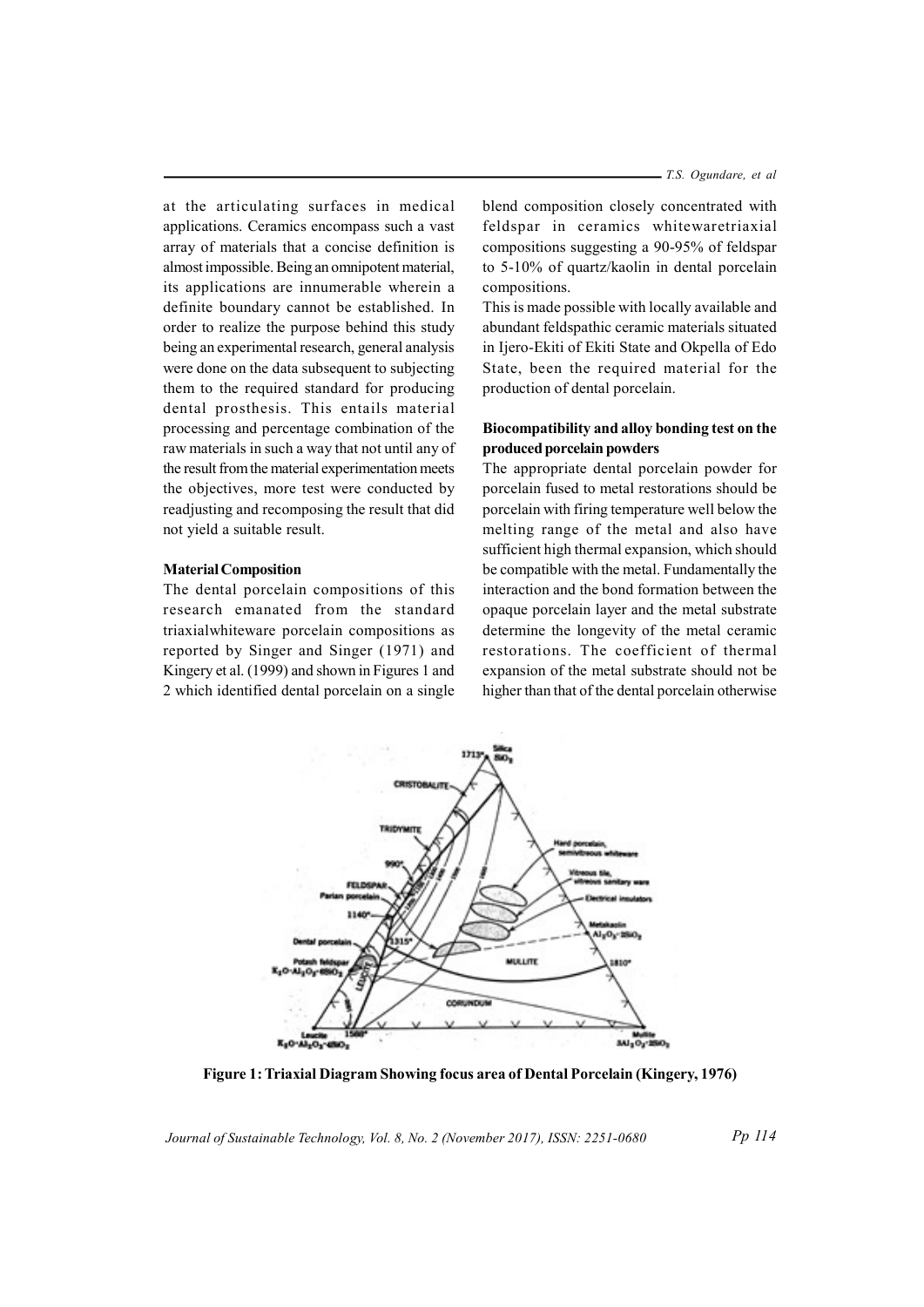Biocompatible Ceramics Porcelain Powders as Substitutes for Damaged and Decayed Tooth



Figure 2: TriaxialWhiteware Compositions showing focus area of Dental Porcelain (Singer and Singer (1971)

the ceramic will be in a beneficial state of residual compressive stress at room temperature. Naturally, porcelain is much stronger in compression than tension, and residual tensile stress in the porcelain must be avoided to prevent fracture of the restoration. In order to achieve this objective, a leucite crystal porcelain, in controlled amount was formed as directed by Kacicz and Fonvielle (1986) which is usually in glassy phase to permit selective adjustment of the thermal coefficient of expansion of the porcelain composition.

The method used for forming a leucite porcelain of the required controlled coefficient of thermal expansion was composing the locally sourced feldspathic raw material together by mixing two different compositions of dissimilar coeffiecient of thermal expansion together in addition with less than 5% lithium carbonate which further controls thermal expansion of glass-ceramic phase at high temperature and also quenching the molten glass-ceramics in water to arrest leucite forming crystals at high temperature so as to form the produced dental porcelain. Alloy bonding between the produced dental porcelain and metal was made possible with the composition of highly efficient opaque dental porcelain which containsopacifiers in form of Tin Oxide, Titanium Oxide, Zirconium Oxide and Zinc Oxide at less than 20% percent opacifiers in addition with already formed leucite base dental porcelain, to make Opaque Porcelain P, AP, and PB Respectively. Alloy bonding test was now carried out by melting the opaque dental porcelain powder over the metal substrate to completely cover the dark colour of the metal substrate, so as to make it look lifelike. The outcome after firing under vacuum atmosphere in Federal Medical Centre Owo was the detected via visual observation and shown below in Table 1.

#### Biocompatibility

Ceramics materials are naturally inert in nature. When used as implant in the body system, this means they are supposed to be nonimmunogenic, non-thrombogenic, noncarcinogenic, and non-irritant when it comes in contact with the body. According to Williams, (2008) a material can be classified as biocompatible if it performs its desired function with respect to a medical therapy, without eliciting any undesirable local or systemic effects in the recipient or beneficiary of that therapy, but generating the most beneficial cellular or tissue

Journal of Sustainable Technology, Vol. 8, No. 2 (November 2017), ISSN: 2251-0680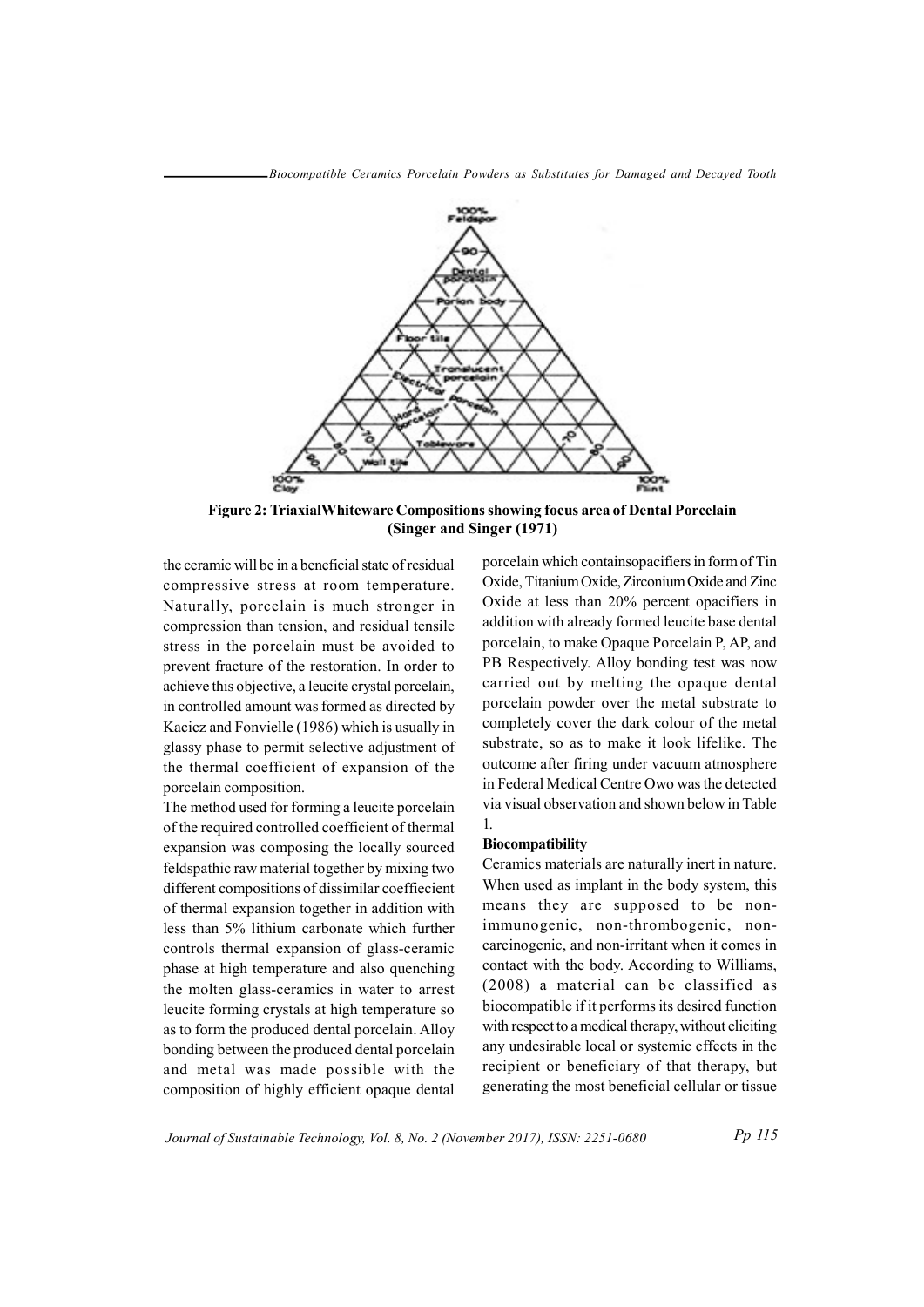T.S. Ogundare, et al

| Porcelain              | Heat               | <b>Firing</b>   | Firing           | Cooling           | <b>Detailed Observation</b>                                                                                                                                                                        |
|------------------------|--------------------|-----------------|------------------|-------------------|----------------------------------------------------------------------------------------------------------------------------------------------------------------------------------------------------|
| <b>Powders</b>         | Rate               | Temp            | Time             | Time              |                                                                                                                                                                                                    |
| P Opaque<br>Porcelain  | $60^{\circ}$ c/Min | $960^{\circ}$ c | $60 \text{ sec}$ | $240 \text{ sec}$ | Bonds with Nickel Chromium alloy<br>up to $70\%$ . minimal flaking and<br>peeling at room temperature                                                                                              |
| PB Opaque<br>Porcelain | $60^{\circ}$ c/Min | $960^{\circ}c$  | $60 \text{ sec}$ | $240 \text{ sec}$ | Bonds with Nickel Chromium alloy<br>up to about 75% with very minimal<br>flaking and peeling of the dental<br>porcelain when suddenly brought<br>from $500^{\circ}$ c to room temperature<br>(25%) |
| AP Opaque<br>Porcelain | $60^{\circ}$ c/Min | $960^{\circ}c$  | $60 \text{ sec}$ | $240 \text{ sec}$ | Bonds with Nickel Chromium alloy<br>up to 85%, no flaking or peeling at<br>room temperature                                                                                                        |

|  |  | Table 1: Results of Alloy Bonding Test Conducted on Dental Porcelain Powder |  |
|--|--|-----------------------------------------------------------------------------|--|
|  |  |                                                                             |  |

response in that specific situation, and optimizing the clinically relevant performance of that therapy. Biocompatibility of bioceramic products can be done in different ways such as in vitro tests (cell-culture), in vivo tests (animal experiments) and clinical tests (clinical trial of the material) this is to determine their safe use as medical devices. The first step when conducting the biological behavior of biomaterials is to start with simple in vitro test. Promising results from the in vitro test determines the material's efficiency as biocompatible substance, which further leads to comprehensive studies in form of in vivo evaluation and clinical trials.

# In Vitro Biocompatibility Test conducted on the Produced Dental Porcelain

Tooth mucous were collected from two individuals before tooth brushing using tooth picks. The samples were taken and dropped into a sample bottle containing sterile water. One ml of the solution was placed along with the

produced dental porcelain sample in a sterile dish and incubated at  $37^{\circ}$ C for 72hrs to give room for the microorganism in the mucous to grow to its maturity. Smear of the growth was observed after staining with Grams reagent. The slide was viewed under the microscope using X100 (Oil Immersion). The organism observed as shown in Figure 1 were Gram +ve inform of streptococcus (Strep Mutans).

Having allowed the microorganism grow on the dental porcelain for 72hrs, the dental porcelain was removed from the solution and cleaned with common tooth paste containing fluoride. Sterile water was used to rinse the surface and smear of the solution obtained was observed after staining with Grams reagents. The slide was then observed under the microscope at X100 (Oil Immersion). Very scantly presence of the microorganism was observed after cleaning with close up showing the same result of the samples observed under the microscope after tooth brushing.

# RESULTS AND DISCUSSION

The alloy bonding test conducted on the produced dental porcelain powder using vacuum porcelain furnace showed that the porcelain fired like normal porcelain. It also bonded with nickel chromium alloy in about 90%

and gave finished appearance like Vita Shade A2-A3. On second opaque firing, there was a little bit of flaking of the second opaque coating, which served as final covering over the metal. After the second coating of the opaque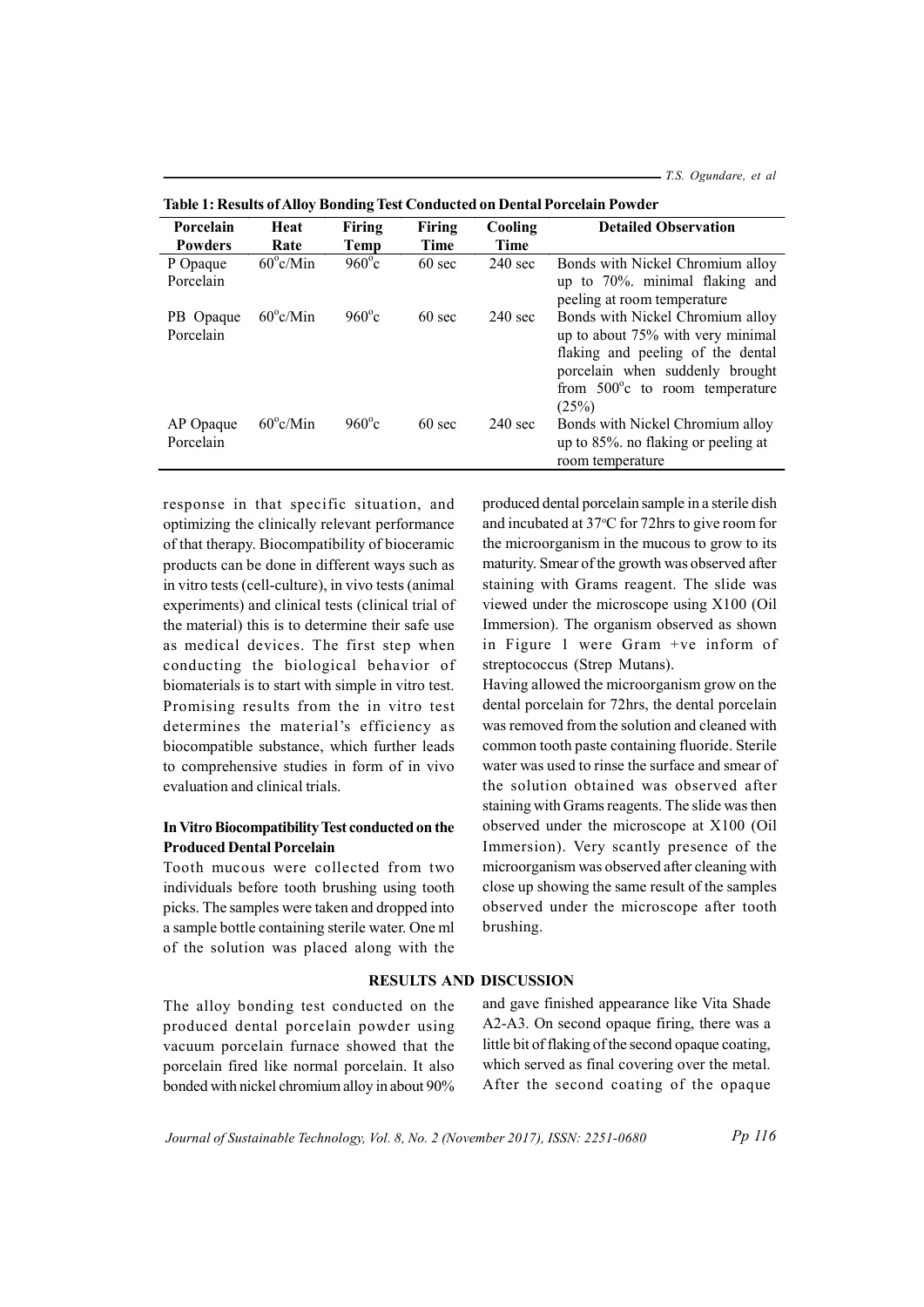porcelain, it was observed that the porcelain still grinds like normal porcelain while grinding with a diamond bur which finally confirmed the alloy bonding ability of locally produced dental porcelain powders. Meanwhile other dental porcelain samples crazed, flaked off on sudden cooling to normal room temperature, with some residue of body porcelain attached to the opaque substructure.

A close observation was given the smear taken from the dental porcelain, the result displayed in Figure 3 showed the heavy presence of strep mutans microorganism after having cultured the dental plague for three days, while the result shown in Figure 4 revealed a very scantly presence of strep mutans microorganism after cleaning with close up. This result gave a similar result of the same sample observed under the microscope after tooth brushing. The result demonstrated the In vitro biocompatibility of the produced dental porcelain by behaving in like manner in the ability of dental porcelain to mimic the nature of human's teeth after cleaning with fluoride tooth paste. The biocompatibility tests conducted on the dental porcelain revealed the ability of locally produced dental porcelain in not allowing bacterial grow easily on the porcelain surface. The in-vitro biocompatibility also revealed the essence of cleaning natural and artificial teeth with common fluoride pastes by the removal of bacterial using the close up tooth pastes.



Dental Porcelain before Cleaning with Close Up Up

Figure 3: Strep Mutans on Dental Porcelain On Figure 4: Dental Porcelain Cleaned with Close

## **CONCLUSION**

Locally produced dental porcelain powders containing leucite for controlled coefficient of thermal expansion was detected to be suitable for producing dental prostheses. This is due to its ability to successfully bond with nickelchromium alloy without crazing or flaking which in essence covers the dark colouration of the

alloy, thereby making the dental prosthesis look more life-like. The locally produced dental porcelain powder also possesses biocompatibility ability after showing a successful in-vitro test. The biocompatibility is considered very essential in determining the clinical success of dental ceramics.